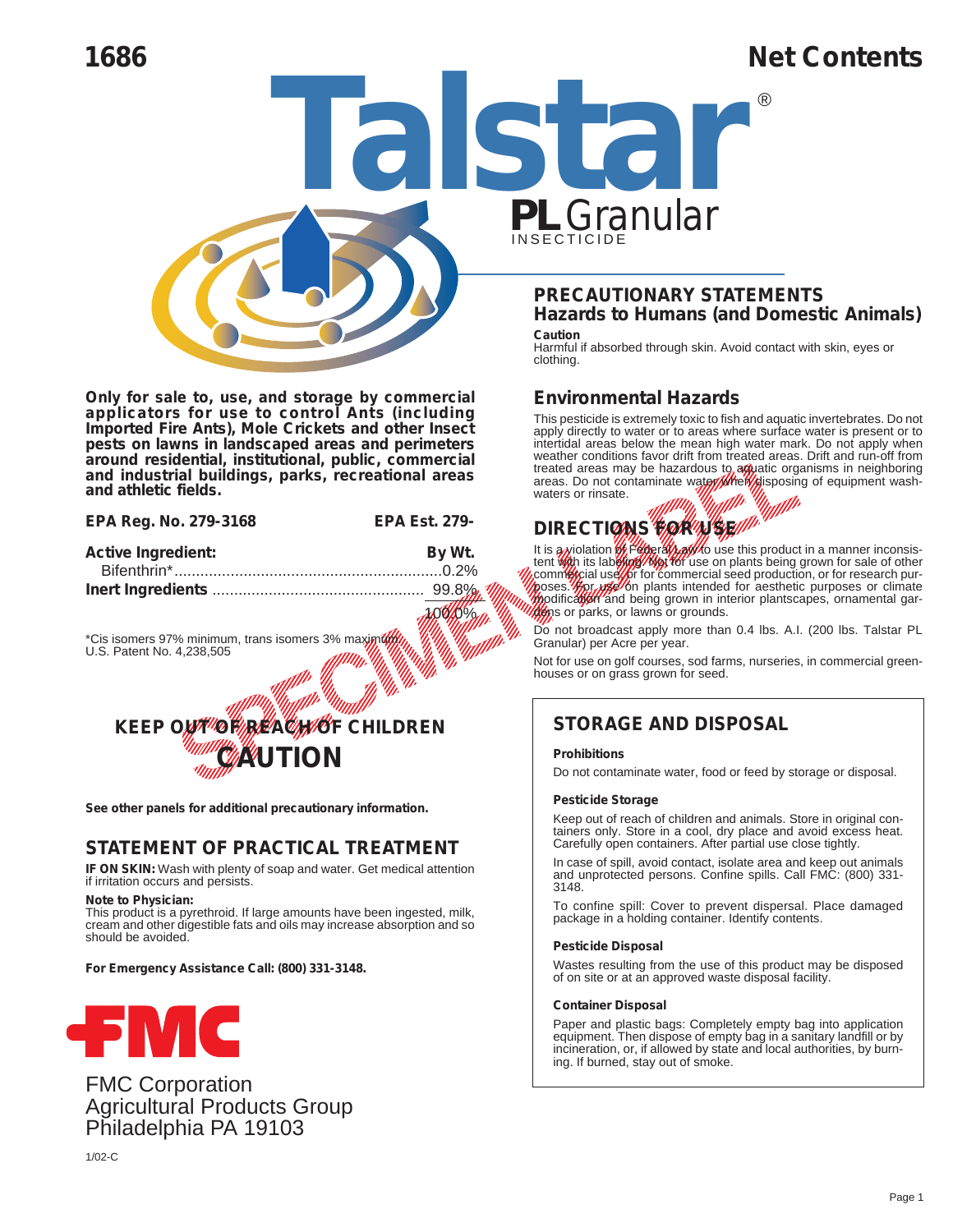### **LAWN AND PERIMETER APPLICATIONS**

**Lawn Application:** Broadcast Talstar® PL granular insecticide with suitable application equipment to ensure uniform coverage over the treatment area

# **APPLICATION RATES**

The application rates listed in the following table will provide excellent control of the respective pests under typical conditions. However, at the discretion of the applicator, Talstar PL may be applied at up to 0.4 lb A

| Pest                                                                                                                                                                                                                                                                                                            | Active ingredient<br>lbs. per acre | <b>Application Rate</b><br>Talstar PL |                                       |  |
|-----------------------------------------------------------------------------------------------------------------------------------------------------------------------------------------------------------------------------------------------------------------------------------------------------------------|------------------------------------|---------------------------------------|---------------------------------------|--|
| Armyworms <sup>1</sup><br>Cutworms <sup>1</sup><br>Sod Webworm <sup>1</sup>                                                                                                                                                                                                                                     | 0.1<br>lbs. Al/A                   | $50$ lbs.<br>per acre                 | $1.15$ lbs.<br>per 1000 sq. ft.       |  |
| Annual Bluegrass<br>Weevil (Hyperodes)<br>(Adult) <sup>2</sup><br>Billbugs (Adult) <sup>3</sup><br><b>Black Turfgrass</b><br>Ataenius (Adult) <sup>4</sup><br>Leafhoppers<br>Mealybugs                                                                                                                          | $0.1 - 0.2$<br>lbs. Al/A           | 50 - 100 lbs.<br>per acre             | $1.15 - 2.3$ lbs.<br>per 1000 sq. ft. |  |
| Ants<br>Centipedes<br>Chinch Bugs <sup>5</sup><br>Fleas (Larvae) <sup>6</sup><br>Fleas (Adult)<br><b>Imported Fire Ants</b><br>(Adult) <sup>7</sup><br><b>Imported Fire Ants</b><br>$(Mounds)^7$<br><b>Millipedes</b><br>Mole Cricket (Adult) <sup>8</sup><br>Mole Cricket (Nymph) <sup>9</sup><br>$Ticks^{10}$ | $0.2 - 0.4$<br>lbs. Al/A           | $100 - 200$ lbs.<br>per acre          | $2.3 - 4.6$ lbs.<br>per 1000 sq. ft.  |  |
| Pillbugs<br>Sowbugs<br>European Crane Flies                                                                                                                                                                                                                                                                     | 0.4<br>lbs. Al/A                   | 200 lbs.<br>per acre                  | $4.6$ lbs.<br>per 1000 sq. ft.        |  |

**In New York State, this product may NOT be applied to any grass or turf area within 100 feet of a water body (lake, pond, river, stream, wetland, or drainage ditch).**

**In New York State, do make a single repeat application of Talstar PL Granular if there are signs of renewed insect activity, but not sooner than two weeks after the first application.**

#### **Comments**

'**Armyworms, Cutworms, and Sod Webworms:** To ensure optimum control, irri-<br>gate the treated area with up to 0.1 inches of water immediately after application<br>to activate (release from the granule) the insecticide.

<sup>2</sup>Annual Bluegrass Weevil (*Hyperodes*) adults: Applications should be timed to control adult weevils as they leave their overwintering sites and move into grass reas. This movement generally begins when *Forrsythia* is i

<sup>3</sup>Billbug adults: Applications should be made when adult billbugs are first observed during April and May. Degree day models have been developed to optimize application timing. Consult your State Cooperative Extension Ser

4 **Black Turfgrass Ataenius adults:** Applications should be made during May and July to control the first and second generation of black turfgrass ataenius adults, respectively. The May application should be timed to coincide with the full bloom stage of Vanhoutte spiraea (Spiraea vanhouttei) and horse chestnut (Aesculus h*ippocastanum*). The July application should be timed to coincide with the bloom-<br>ing of Rose of Sharon (*Hibiscus syriacus*).

<sup>5</sup>Chinch Bugs: Chinch bugs infest the base of grass plants and are often found in<br>the thatch layer. Irrigate the treated area with up to 0.25 inches of water immedi-<br>ately after application to activate (release from the g bugs can be one of the most difficult pests to control in grasses and the higher applications rates may be required to control populations that contain both nymphs and adults during the summer.

6 **Flea larvae:** Flea larvae develop in the soil of shaded areas that are accessible to pets or other animals. Irrigate the treated area with up to 0.5 inches of water immediately after application to activate (release from the granule) the insecticide.

<sup>7</sup> Imported Fire ants: Control will be optimized by combining broadcast applications that will control foraging workers and newly mated fly-in queens with mound<br>treatments that will eliminate existing colonies. If the soil is not moist, then it is<br>important to irrigate before application. Broadcast t 0.4 lb AI/A. Mounds should be treated either by diluting 1 teaspoon of Talstar Lawn<br>& Tree Flowable (EPA Reg. No. 279-3162) formulation per gallon of water and<br>applying 1 to 2 gallons of finished spray per mound or by appl (65 - 80˚ F) or in early morning or late evening hours. Note: a spray rig that is cal-ibrated to apply 0.1 lb AI/A (20 ozs.) of Talstar Flowable in 2.5 gallons per 1,000 square feet contains the approximate dilution (1 teaspoon per gallon) that is required for fire ant mound drenches in the spray tank.

8 **Mole Cricket adults:** Achieving acceptable control of adult mole crickets is difficult because preferred grass areas are subject to continuous invasion during the<br>early spring by this extremely active stage. Applications should be made as late in<br>the day as possible and should be watered in with up to 0 the insecticide will be maximized. Grass areas that receive pressure from adult mole crickets should be treated at peak egg hatch to ensure optimum control of subsequent nymph populations (see below).

<sup>9</sup>Mole Cricket nymphs: Grass areas that received intense adult mole cricket<br>pressure in the spring should be treated immediately prior to peak egg hatch.<br>Optimal control is achieved at this time because young nymphs are m maintain acceptable control. Applications should be made as late in the day as<br>possible and should be watered in with up to 0.5 inches of water immediately after<br>treatment. If the soil is not moist, then it is important to to bring the mole crickets closer to the soil surface where contact with the insecti-cide will be maximized.

<sup>10</sup>Ticks (Including ticks that transmit Lyme Disease and Rocky Mountain Spotted fever): Do not make spot applications. Treat the entire area where exposure to ticks may occur. Use higher application rates when treating ar application.

**Deer ticks** *(Ixodes sp.)* have a complicated life cycle that ranges over a two year<br>period and involves four life stages. Applications should be made in mid to late-<br>spring to control larvae and nymphs that reside in the

**American dog ticks** may be a considerable nuisance in suburban settings, particularly where homes are built on land that was previously field or forest. These<br>ticks commonly congregate along paths or roadways where humans are likely to<br>be encountered. Applications should be made as necessary from

**Perimeter Application:** Apply to ground area 5 to 10 feet wide around and adjacent to the structure.

**Boundary Applications:** Apply to soil areas, ornamental gardens, pavement crevices, fencelines, planter areas, vegetation areas and mulch areas

| Applic. Rate:                      |                      | Pounds of Talstar PL Granular for Perimeter Applications<br>Linear Distance (Feet) Around Structure |     |      |      |      |      |      |       |  |
|------------------------------------|----------------------|-----------------------------------------------------------------------------------------------------|-----|------|------|------|------|------|-------|--|
| <b>Pounds Per</b><br>1,000 sq. ft. | <b>Band</b><br>Width | 100                                                                                                 | 150 | 200  | 250  | 300  | 400  | 500  | 1,000 |  |
| 2.3                                | 5 feet               | 1.3                                                                                                 | 1.9 | 2.5  | 3.0  | 3.6  | 4.8  | 5.9  | 11.7  |  |
| 2.3                                | 10 feet              | 3.0                                                                                                 | 4.2 | 5.3  | 6.5  | 7.6  | 9.9  | 12.2 | 23.7  |  |
| 3.0                                | 5 feet               | 1.7                                                                                                 | 2.5 | 3.3  | 3.9  | 4.7  | 6.3  | 7.7  | 15.2  |  |
| 3.0                                | 10 feet              | 3.9                                                                                                 | 5.4 | 6.9  | 8.5  | 9.9  | 12.9 | 15.9 | 30.9  |  |
| 3.5                                | 5 feet               | 2.0                                                                                                 | 2.9 | 3.8  | 4.5  | 5.4  | 7.2  | 8.9  | 17.5  |  |
| 3.5                                | 10 feet              | 4.5                                                                                                 | 6.3 | 8.0  | 9.8  | 11.4 | 14.9 | 18.3 | 35.5  |  |
| 4.6                                | 5 feet               | 2.6                                                                                                 | 3.8 | 5.0  | 6.0  | 7.2  | 9.6  | 11.8 | 23.4  |  |
| 4.6                                | 10 feet              | 6.0                                                                                                 | 8.4 | 10.6 | 13.0 | 15.2 | 19.8 | 24.4 | 47.4  |  |

Note: The amounts of Talstar PL Granular listed in the above table are based on the total area being treated. This area is determined by multiplying the linear distance by the band width and then adding to that value the area of a circle whose radius is equal to the band width (to account for the area treated at the four corners of a rectangular structure).

Fire ant mound treatment: Apply 1/2 cup of Talstar<sup>®</sup> PL Granular<br>Insecticide per mound and then drench the mound with 1 to 2 gallons of water. The mound should be drenched with sufficient force to break its apex and allow the insecticide to flow into the ant tunnels. For best results, apply in cool weather (65 to 80˚F) or in early morning or late evening hours. Treat new mounds as they appear. Food utensils such as teaspoons and measuring cups should not be used for food purposes after use with insecticide